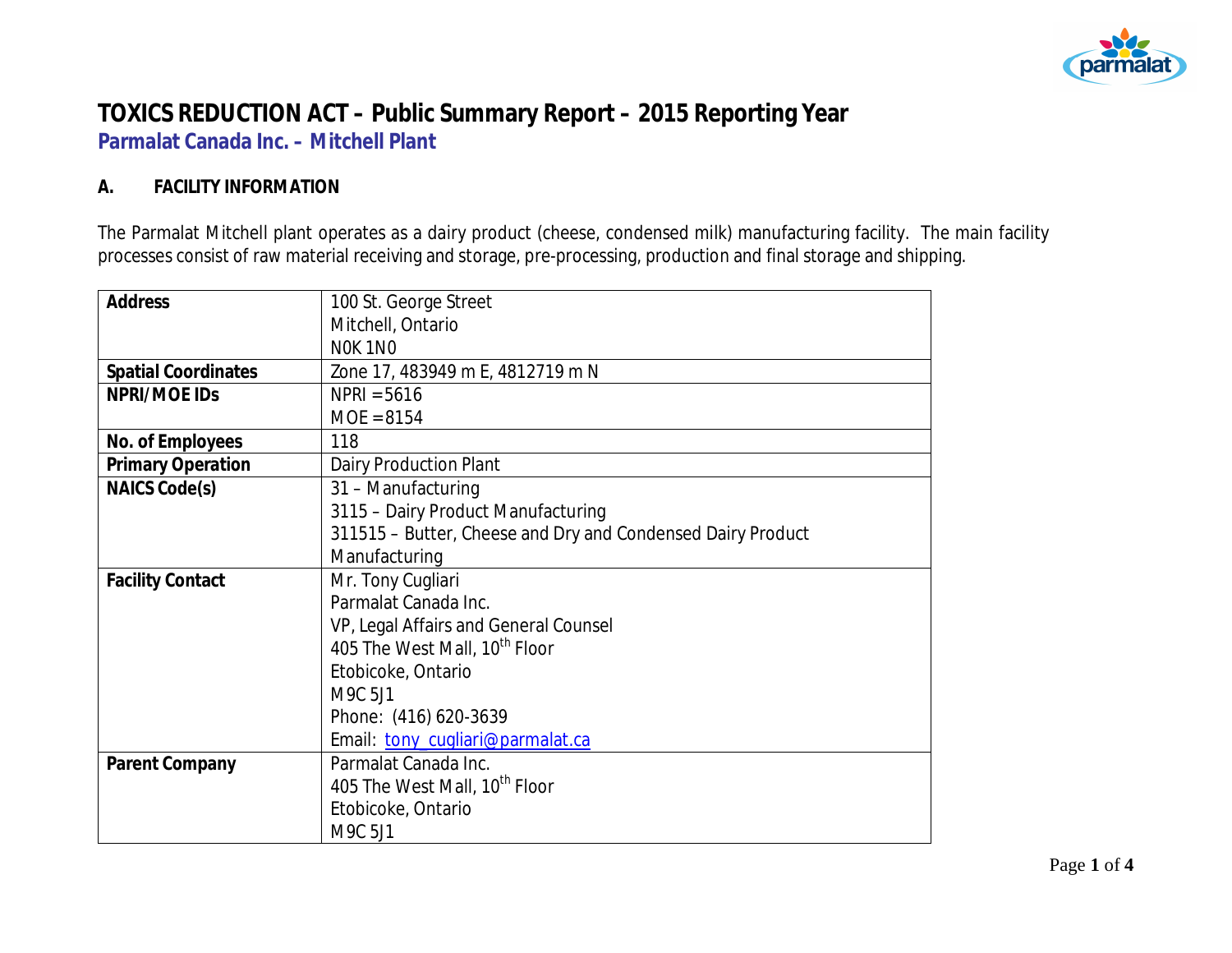

### **B. TOXIC SUBSTANCE ACCOUNTING**

| Substances Reported           | CAS#      | <b>Primary Use/Source</b> |
|-------------------------------|-----------|---------------------------|
| <b>NPRI Part 1 Substances</b> |           |                           |
| Nitric acid                   | 7697-37-2 | Clean-in-place chemicals  |
| Nitrate ion                   | NA - 17   | Clean-in-place process    |

# **Accounting Details**

|                              | <b>Accounting Quantities</b> |            |                          |            |                                |
|------------------------------|------------------------------|------------|--------------------------|------------|--------------------------------|
| Substance/Category           | 2014                         | 2015       | <b>Annual Comparison</b> |            | Reason for Change              |
|                              | (tonne)                      | (tonne)    | (tonne)                  | $(\%)$     |                                |
| Nitric acid                  |                              |            |                          |            |                                |
| Used                         | $>10$ to $100$               | >10 to 100 | $>10$ to 100             | $(+)79.66$ | Increase in production levels. |
| Created                      | 0                            | 0          | 0                        |            | n/a                            |
| <b>Contained in Product</b>  | $\overline{0}$               |            | 0                        |            | n/a                            |
| Released to Air              | 0                            | 0          | 0                        |            | n/a                            |
| <b>Released to Water</b>     | $\overline{0}$               |            | 0                        |            | n/a                            |
| <b>Transfer for Disposal</b> | $\overline{0}$               |            | 0                        |            | n/a                            |
| Transfer for Recycle         | $\mathbf 0$                  | $\Omega$   | 0                        |            | n/a                            |

| $\sim$<br><b>Subc</b><br>, Jategory<br>al Ite <i>l</i><br>. . | .<br>Quantities<br>∵ntino J<br>ACCULI. | $\sim$<br>Change<br>for<br>Reason |
|---------------------------------------------------------------|----------------------------------------|-----------------------------------|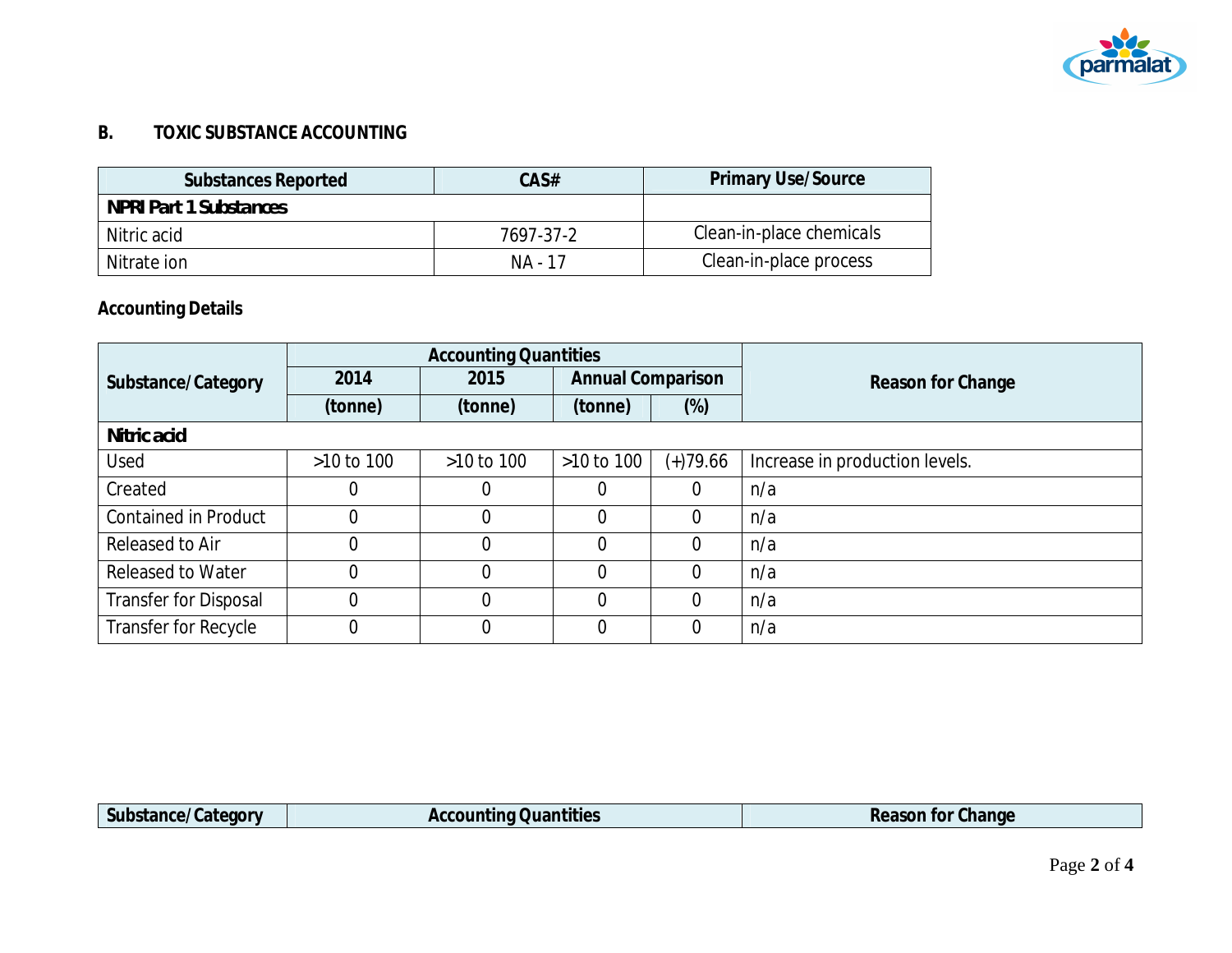

|                              | 2014           | 2015           | <b>Annual Comparison</b> |                |                                |
|------------------------------|----------------|----------------|--------------------------|----------------|--------------------------------|
|                              | (tonne)        | (tonne)        | (tonne)                  | $(\%)$         |                                |
| Nitrate ion                  |                |                |                          |                |                                |
| Used                         |                |                | 0                        | $\overline{0}$ | n/a                            |
| Created                      | $>10$ to $100$ | $>10$ to $100$ | $>10$ to $100$           | $(+)79.66$     | Increase in production levels. |
| <b>Contained in Product</b>  | 0              |                | 0                        | 0              | n/a                            |
| Released to Air              | 0              | 0              | 0                        | $\Omega$       | n/a                            |
| <b>Released to Water</b>     | 0              | $\Omega$       | $\Omega$                 | $\overline{0}$ | n/a                            |
| <b>Transfer for Disposal</b> | 46.921         | 84.299         | 37.378                   | $(+)79.66$     | Increase in production levels. |
| Transfer for Recycle         | 0              |                | 0                        | 0              | n/a                            |

## **C. TOXIC SUBSTANCE REDUCTION PLANNING**

**Objectives & Targets**

| Substance   | <b>Objectives &amp; Targets</b>                                                                                                                                                                                                                          | <b>Reduction Option Progress</b>        |
|-------------|----------------------------------------------------------------------------------------------------------------------------------------------------------------------------------------------------------------------------------------------------------|-----------------------------------------|
| Nitric acid | While Parmalat Canada, Inc. has not identified any<br>reduction options as technically and economically<br>feasible, the facility will continue to monitor industry<br>standards for the use of nitric acid in CIP systems.                              | No reduction options to be implemented. |
| Nitrate ion | While Parmalat Canada, Inc. has not identified any<br>reduction options as technically and economically<br>feasible, the facility will continue to monitor industry<br>standards for the use of nitric acid in CIP systems<br>which creates nitrate ion. | No reduction options to be implemented. |